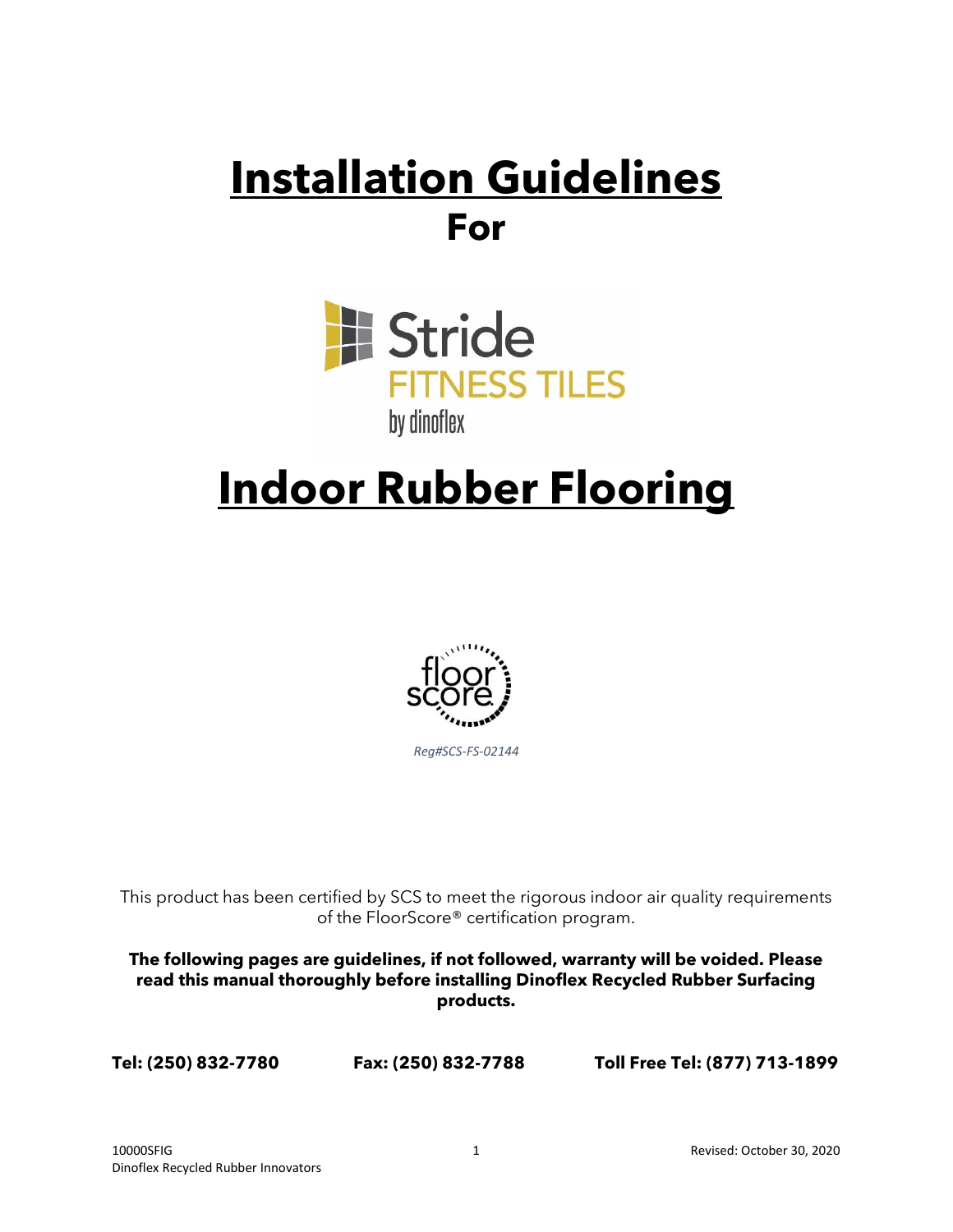# TABLE OF CONTENTS

| <b>SECTION</b>      | <b>GENERAL INFORMATION</b>                                                                                                                                      | <b>PAGE</b><br>3                                  |
|---------------------|-----------------------------------------------------------------------------------------------------------------------------------------------------------------|---------------------------------------------------|
| PRODUCT<br>Ш        | <b>MATERIAL STORAGE &amp; HANDLING</b><br>General Packaging Info<br>Receipt of Merchandise<br>Storage                                                           | 3<br>3<br>$\overline{4}$                          |
| $\mathbf{III}$      | <b>TOOLS &amp; ACCESSORIES</b><br>Tools and Safety Equipment Required<br>Interlocking Tubes<br>Wedges & Corner Pieces<br>Ramps<br><b>Half Tiles</b><br>Adhesive | 4<br>$\overline{4}$<br>$4 - 5$<br>5<br>5<br>$5-6$ |
| <b>INSTALLATION</b> |                                                                                                                                                                 |                                                   |
| IV                  | <b>SUB-SURFACE</b><br>Preparation of Sub-surface<br>Concrete<br>Wood                                                                                            | 6<br>$6 - 7$<br>$\overline{7}$                    |
| V                   | PREINSTALLATION<br>General Information<br>Chalk Lines<br>Tile Layout<br><b>Acclimation - Dry Lay Process</b><br>Cutting                                         | 7<br>8<br>8<br>$8 - 9$<br>9                       |
| VI                  | <b>INSTALLATION</b><br>General Installation Information<br>Interlocking Tile-No Adhesive Required<br>Glue Down Installation<br>Clean Up Adhesive                | $9 - 10$<br>10<br>$10 - 11$<br>11                 |
| VIII                | POST INSTALLATION CLEANING                                                                                                                                      | 11                                                |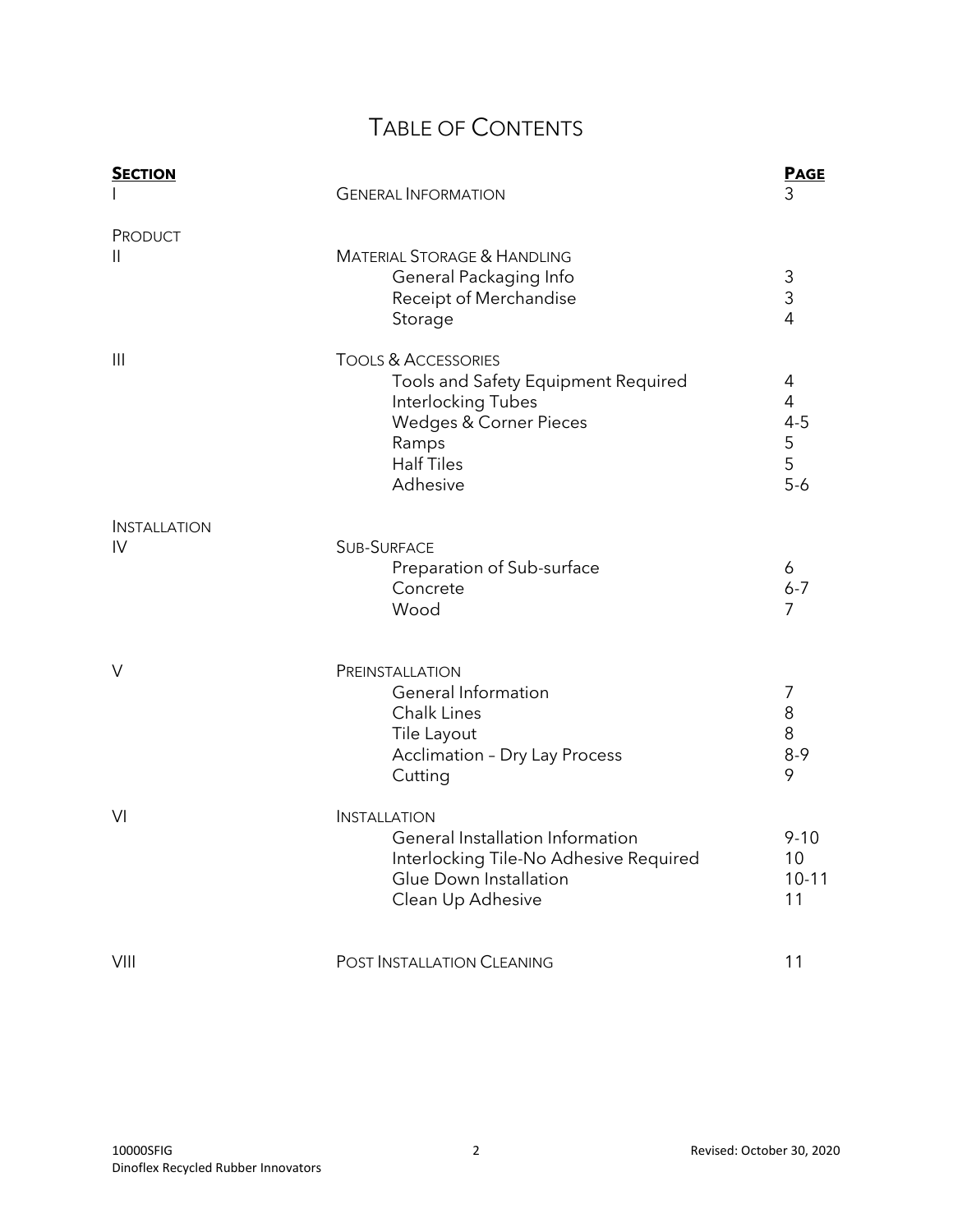# **SECTION I – GENERAL INFORMATION**

- This installation method and tile format is a must for all areas in extreme temperature and humidity change, or where surface moisture may be present after installation, i.e. ice arenas, locker rooms and entry ways.
- Product Information:
	- o Thickness tolerance of  $\pm 2$ mm (5/64")
	- o Dimensions:  $24'' \times 24'' = 4 \text{ ft}^2 (60.96 \text{cm} \times 60.96 \text{cm} = 0.37 \text{m}^2)$
	- o Half Tiles: 12" x 24" 2 ft² (30.48cm x 60.96cm 0.19m²)
	- o Thicknesses:
		- 1" (25mm)
		- 1 ½" (38mm)

# **SECTION II – MATERIAL STORAGE & HANDLING General Information:**

• All Dinoflex products are packaged on wooden pallets, covered with a plastic cozy, and secured by metal strapping. (image below does not include metal strapping)



# **Receipt of Merchandise:**

- It is recommended you double-check your order is correct.
- Inspect for any damage that may have occurred during transportation.
- Identify any other possible shortcomings.
- For your own protection, ensure that defective product is identified prior to the start of the installation.
	- o Notify your sales rep regarding any defective product immediately.
- Dinoflex is not responsible for any installation costs that occur because of defective product being installed.
- If adhesives were exposed to freezing temperatures, place indoors and bring to room temperature between 14°C (57°F) and 23°C (72°F) before using.
- Read technical data sheet and SDS for adhesive.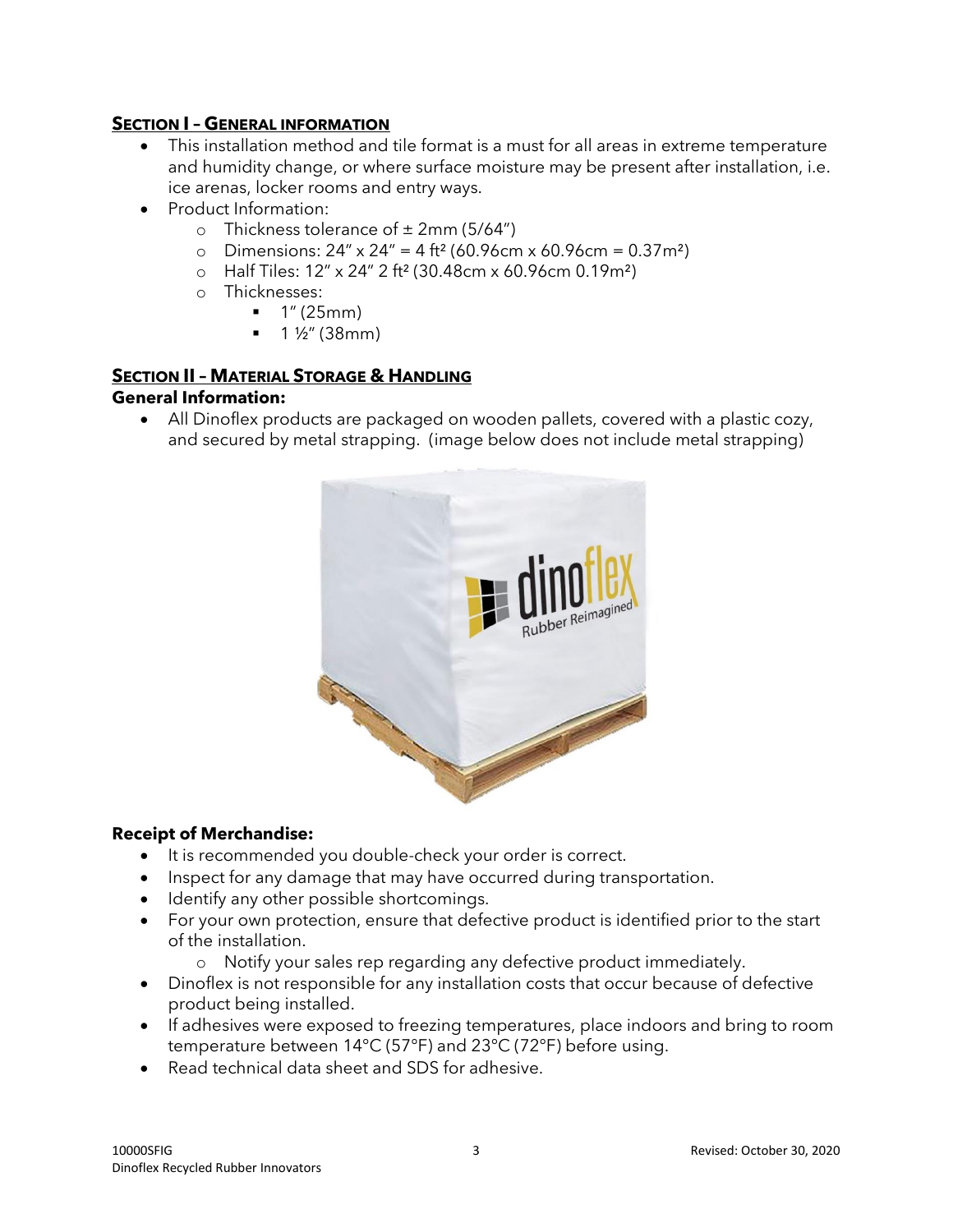#### **Storage**

- Store product in a dry and clean area.
- Before placing any Dinoflex product in storage remove the pallet strapping.
- Leave plastic cozy on during storage.
- Adhesive must be stored above 18°C (65°F) in a dry heated space.

# **SECTION III – TOOLS & ACCESSORIES**

#### **Tools and Safety Equipment**

- Dinoflex Installation Guidelines
- Safety glasses
- Solvent safe rubber gloves
- Knee pads
- Broom and dustpan
- Heavy duty utility knife
- Jigsaw, reciprocating saw, or bandsaw
	- o Suggested blade is 12-14 teeth per inch or a rubber cutting blade.
- Mallet
- Measuring tape
- Transit level and straight edge
- Caulking Gun
- Chalk snap-line
- White Chalk sharpened to wedge for marking cuts
- 1/16" x 1/16" x 1/16" V- Notch Trowel if adhesive is required
- Carpenter's square
- Putty knife
- Transition wedges and corners if required
- Carpenter's square
- Interlocking tubes and pins (additional cost)

# **Interlocking Tubes and Pins:**

• The interlocking tubes and pins are made from black polyethylene.

• Designed so full tiles can be installed in a staggered layout.

- Each tile requires four (4) interlocking tubes or pins.
	- o Interlocking tubes should be installed in the same direction as the longest part of the installation area.
- Each tile thickness requires a different size tube or pin. See below for appropriate interlocking tube or pin
	- $\circ$  1" tile 1 1/2"



Full tiles may also be cut on site.

**Half Tiles:**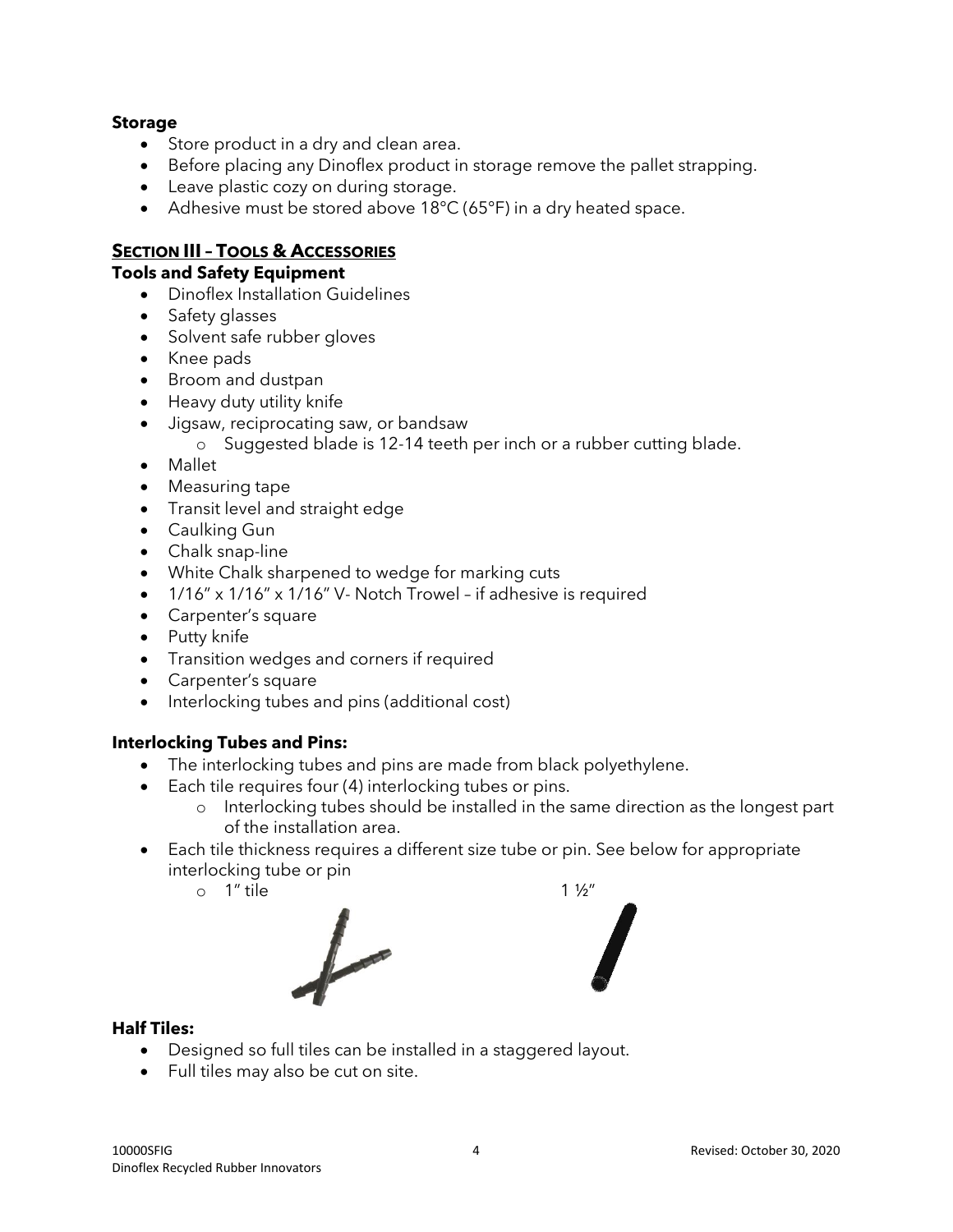#### **Wedges & Corner Pieces**

- Wedges are used around the perimeter of an area to create a transition.
- They can be adhered to the edge of the rubber tile and/or glued to the sub-surface.
- Corner pieces compliment the wedges.
	- o There are the inside and outside wedge corners designed for use on all 90° angles.



#### **Ramps:**

• Ramps are required when installation areas must meet ADA Compliance for wheelchair accessibility.



# **Adhesive:**

- Varying temperature ranges will affect curing times, viscosity and pot life of adhesive, possibly resulting in adhesion problems.
- Use safety glasses, rubber boots, and rubber gloves when applying adhesive. Do not allow adhesive to cure on your hands.
- Room must be well ventilated.
- For first aid and safety instructions see labels on can and the safety data sheet.
- If adhesives other than the products listed below are being used, this could void the warranty. Contact Dinoflex for verification.
- For detailed information and product use, refer to Technical Product Data Sheet, included and adhesive.

# **DinoGrip Adhesive (V.O.C. compliant)**

- Single component polyurethane adhesive
- 4 US gallons: 57lbs (25.8kg)
- Approximate coverage: 400ft² (37.16m²)
- 1/16" V-notched trowel supplied.
- 12-month shelf life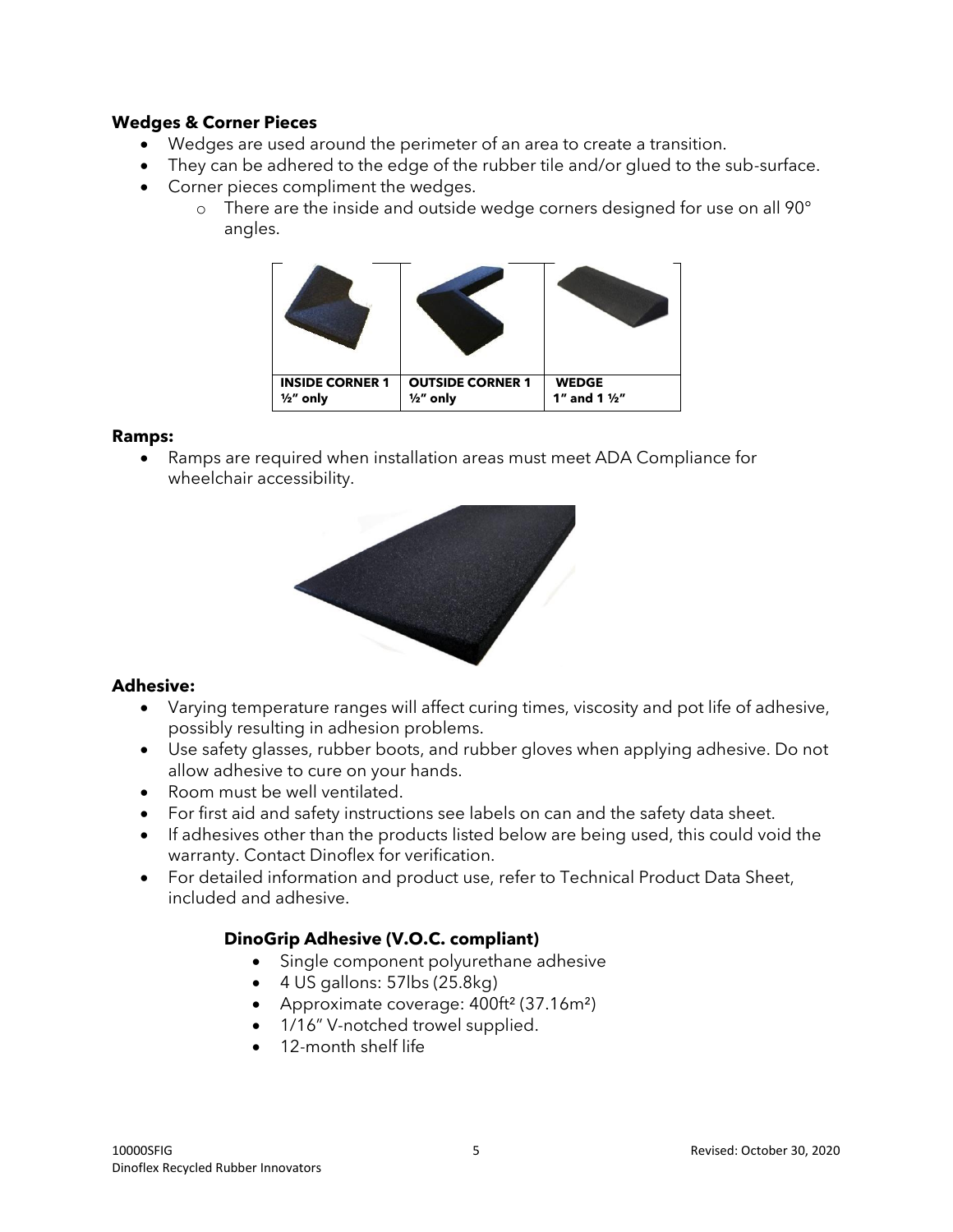# **Chemrex Urethane 948 (V.O.C. compliant)**

- Single component polyurethane adhesive
- 858ml gun grade: (29oz tube)
- Approximate coverage:
	- $\bullet$  1/8" (3mm) bead = 345 lineal feet
	- $\bullet$  3/16" (5mm) bead = 153 lineal feet
	- $\bullet$  1/4" (6mm) bead = 86 lineal feet
	- $\bullet$  5/16" (8mm) bead = 55 lineal feet
	- $3/8$ " (10mm) bead = 40 lineal feet
- 12-month shelf life
- It is not uncommon for a moisture cure urethane product to develop a slight skin on the top surface in the can.
- The product is still good; simply remove the skin and mix adhesive well.
- Refer to batch number on adhesive and contact Dinoflex to determine if it has expired.
- Dinoflex is not responsible for adhesive used past its expiration date.

# **SECTION IV – SUB-SURFACE**

# **Preparation of Sub-surface:**

- Stride Fitness Tiles should not be installed on top of carpet.
- The sub-surface must be flat/smooth, clean and dry, structurally sound and all debris including old adhesive must be removed.
	- o Scraping may be required to remove debris.
	- o Debris left under tiles will cause height variations, telegraphing and undulations.
- Particleboard, chipboard, Masonite and Lauan Plywood are not considered suitable underlayment.
- If the sub-surface has been previously sealed or finished the surface may need to be stripped and cleaned to ensure an adequate bond.
- Petroleum distillates (e.g. solvents) as well as liquid animal fats may cause the surface bonding to fail. Test results for other harmful chemicals and compounds may be available on request.
- Contact Dinoflex for verification.

# **Concrete Sub-Surface**

- New concrete sub-surfaces must be thoroughly cured and free from hydrostatic pressure before rubber tiles are installed (a minimum of 30 days after pour).
- Consult adhesive specifications for allowable moisture tolerance.
- Concrete substrates should not exceed 90% RH and/or 5lbs x 24-hours x 1000 sq. ft.
- It is essential that pH tests be taken on all concrete floors. This must range between 7 and 9. If it does not, the sub-floor must be neutralized prior to the beginning of the installation. **These tests must be documented.**
- Moisture vapor emissions test in accordance to ASTM F1869 and relative humidity in concrete test in accordance to ASTM F2170 must be completed.
- Sub-surface must be smooth and level to a tolerance not exceeding 1/8" in 10 lineal feet.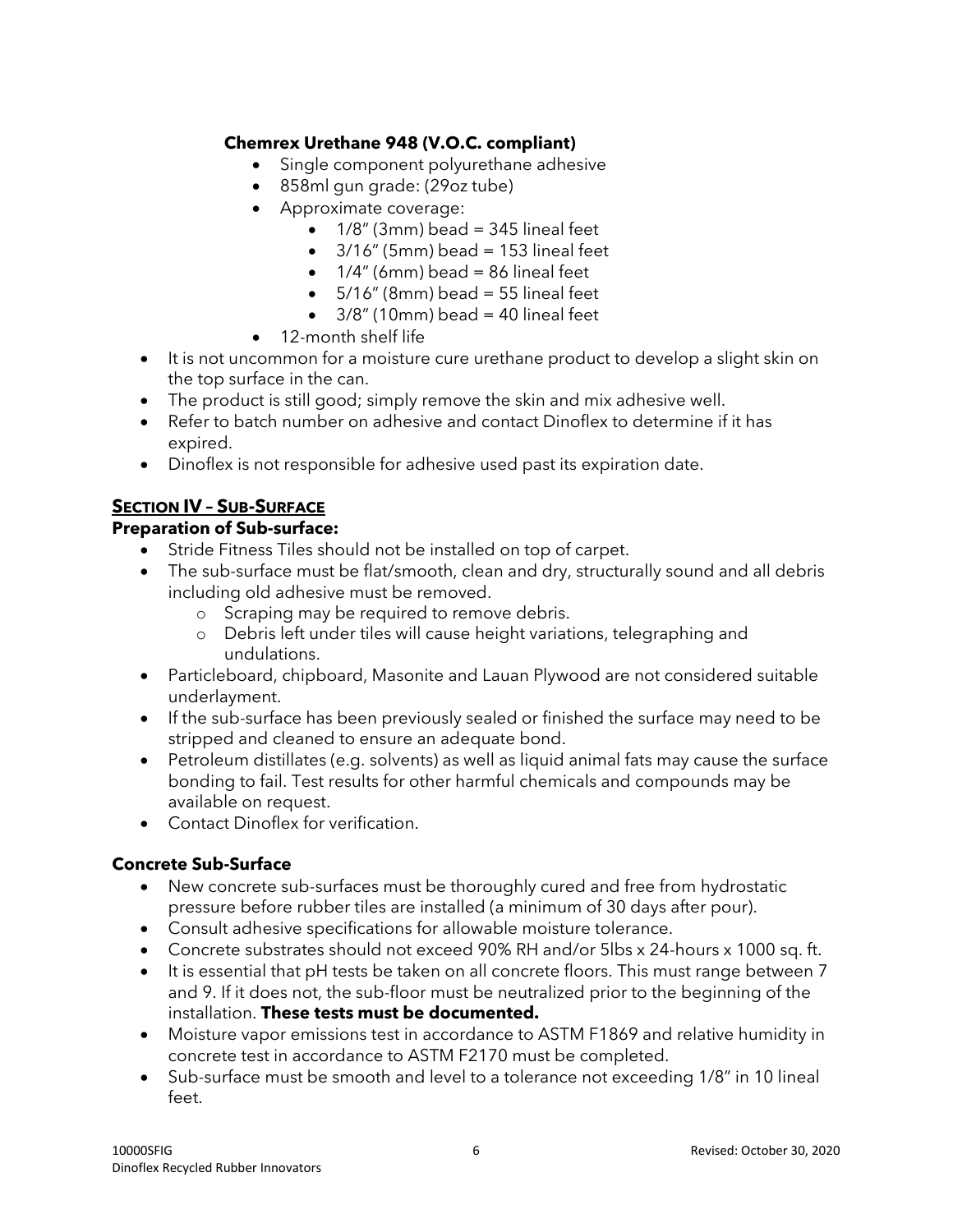- o The Concrete Surface Profile (CSP) must achieve a requirement of CSP2.
- If existing concrete is too rough, or does not meet the above criteria, apply a Portland cement based leveling compound to smooth and level the surface. Follow all leveling compound manufacturer's instructions.
- Moisture is the single most significant factor that causes bonding failure to the subsurface.
- Warranty is not applicable if specified moisture ranges are not adhered to.

# **Wood Sub-surface:**

- Wood sub-surface must be a minimum of 1" thickness, and free from any flex movement. (5/8" on joists with a 3/8" overlay is acceptable).
- New plywood should be acclimatized for a 48-hour period prior to installation of the rubber flooring.
- CDX exterior smooth one side is suggested for new wood substrates.
- Secure all nails and screws to prevent future protrusion.
- Any cracks, holes, rough or uneven areas should be patched with a polymer-modified cement leveling compound and/or sanded to achieve a smooth surface.
- It is vital that a moisture test be completed prior to installation with records kept. No less than 20 spot checks per 1000 sq. ft. should be observed. Any readings higher than 13% are not acceptable and installation must wait until levels are at or under 13%.
- Moisture is the single most significant factor that causes bonding failure to the subsurface.
- Warranty is not applicable if specified moisture ranges are not adhered to.

# **SECTION V – PRE-INSTALLATION**

# **General Information**

- Prior to installing Dinoflex Recycled Rubber Flooring, ensure all other trades have completed their work schedules.
- The use of Masonite board, plywood or kraft paper should be used to protect the rubber flooring from damage and debris.
- Product, sub-floor and adhesive must be of the same temperature. This should be checked using an infrared digital thermometer.
- Dinoflex is not responsible for any product failure if proper floor preparation and/or installation procedures are not followed.
- Check ambient temperature.
- All HVAC systems must be fully operational 24-hours prior to beginning the acclimation process.
- Rubber flooring may be installed between temperatures of 14°C (57°F) and 23°C (72°F).
	- o Room temperature must be consistent during the entire installation.
	- o Large fluctuations in temperature or humidity will cause expansion or contraction.
- In-floor radiant heat should be shut off for 24-hours prior to acclimation, be shut off throughout installation and remain off for 48-hours after installation is complete.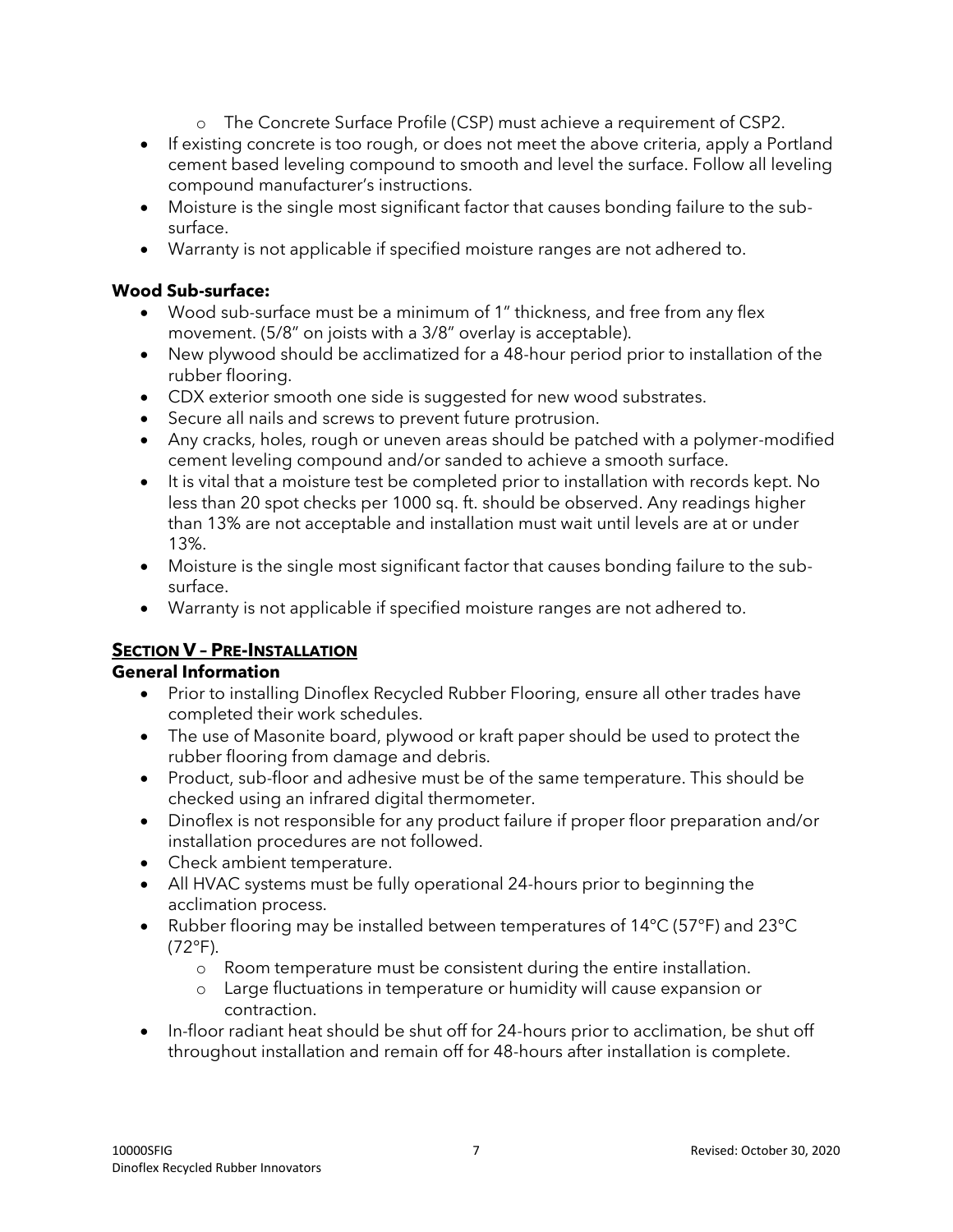## **Chalk Lines**

• Locate the midpoint of the room, chalk a start line down the center. Chalk another similar start line 90° to the first one. (Figure 1)



### **Tile Layout**

- The installer should have all relevant information about the tile arrangement from the owner.
- Begin tile layout from the point where the two chalk lines intersect.
- Work outwards in both directions
- Start second row on either side of the center line towards the chalk line.
- Make sure that second row is installed by staggering tiles.



# **Acclimation and Dry Lay**

- **Acclimation/Dry Lay Checklist is required to be completed or warranty will be void.**
- A minimum of 48-72 hours before starting installation.
	- o Storage longer than 2 weeks will require a longer acclimation period.
	- o Tiles in the lower portion of the stack will compress to a greater degree than those in the upper portion.
	- $\circ$  A tile laid down in the morning hours at 0°C (32°F) would be a different size than a tile laid at 20°C (68°F) later in the day.
	- o Acclimation should only begin once the sub-surface has reached a temperature between 14°C (57°F) and 23°C (72°F).
- Layout all tiles on the sub-surface in piles of 2 or less:
	- o Be sure to mix tiles from several different pallets to blend minor shade variations.
	- o Allow them to acclimate until they have reached a consistent size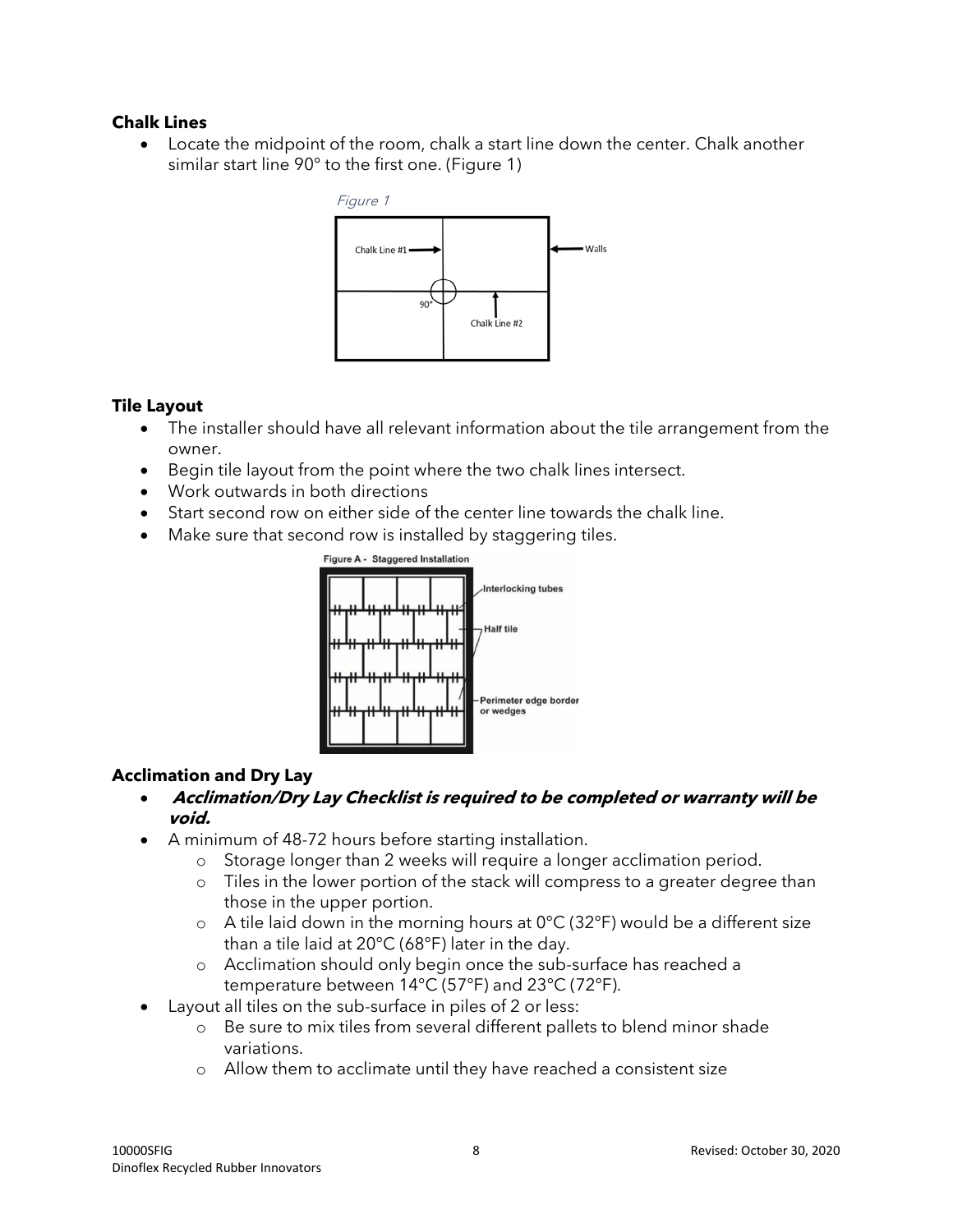- Some products under certain conditions have shown expansion and contraction in size of up to 2mm (5/64")
- o Check for any shading or uneven color distribution:
	- This is not considered to be a product defect.
	- Install the tile in a less visible area may help improve the effect.
- o Inspect all tiles for visible defects.
	- Ensure the defective product is identified prior to the start of the installation, notify Rep/Dealer immediately.
		- Labor will not be covered if any defective product is installed.

### **Cutting**

- Before cutting, ensure that each tile is measured carefully so that the tile will fit properly.
- Lay tiles on a flat surface, hold the metal straight edge on the cut line, and cut with sharp utility knife.
- Keep scoring the cut until separated.
- Change or snap off blades frequently to ensure clean cuts.
- For odd angles, circular patterns, etc. a cardboard template is suggested.
- Join factory edges together. Hand cut edges should be used against perimeter walls only.
- If a large amount of cutting is required, a jigsaw or reciprocating saw could be used.
- Depending on thickness and length of cut, inserting a wedge into start of cut will help minimize any binding on the blade.
	- o Inserting a small wedge into start of cut will help to minimize any binding on the blade.

# **SECTION VI – INSTALLATION**

# **General Information:**

- **Do not install** the tiles if they are not square and the appropriate thickness has not been reached.
- If installing a new perimeter edge border, it is best if only two edges (L shape) are installed. This will reduce the movement of tiles when inserting the interlocking tubes.



- Once installation is complete, install the last two remaining perimeter borders, make sure they are as tight as possible against the tiles.
	- o Install landscape fabric and provide a minimum 12" overlap on all joints. Secure overlap with duct tape.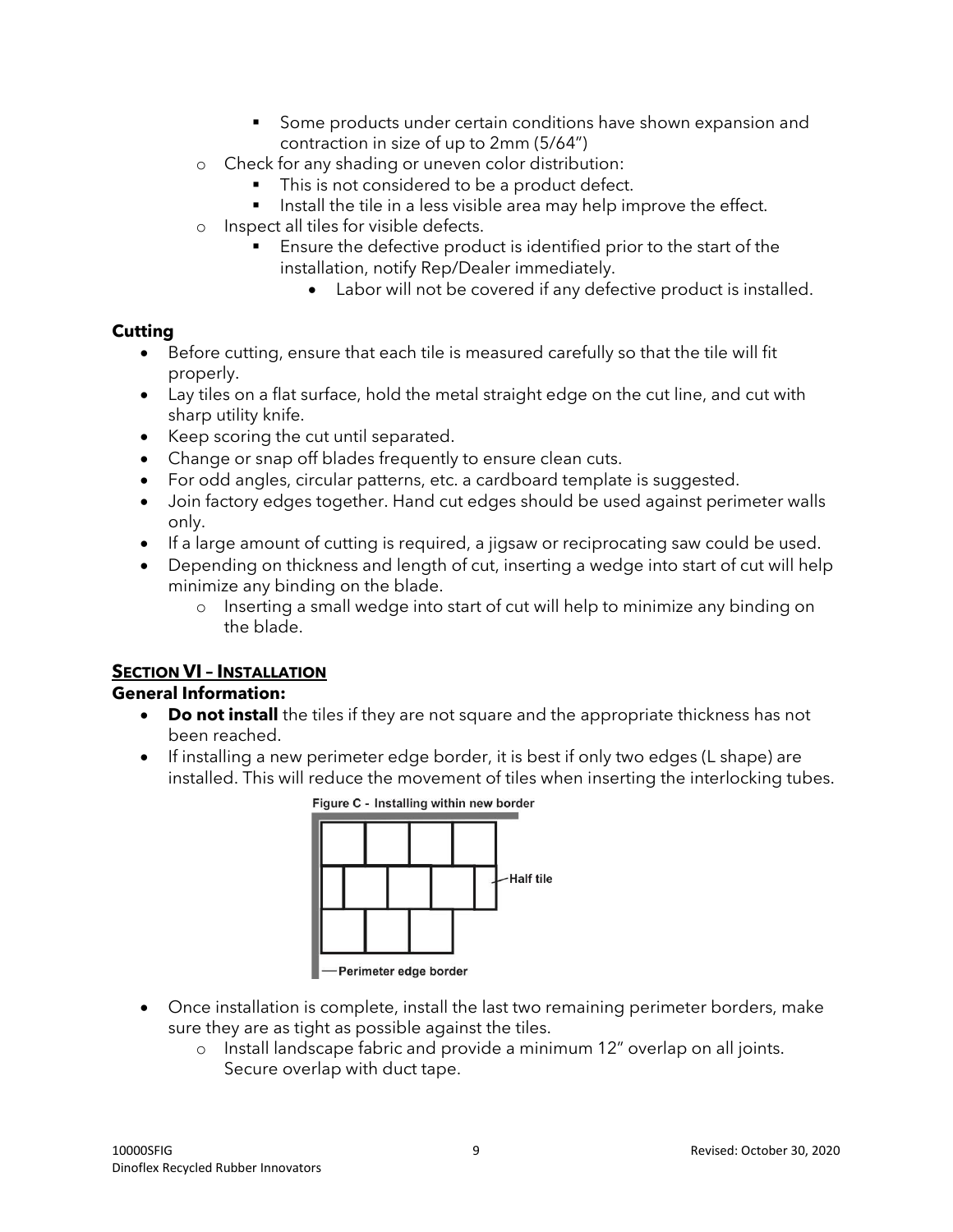o Secure landscape fabric to the perimeter border with adhesive, rust proof nails or staples.

# **Interlocking Tiles (No Adhesive Required):**

- Installing along a straight edge:
	- o Place first tile at designated starting point, either against a wall or existing border. Align first row of tiles along a straight edge.
	- o Make sure that all interlocking holes are facing toward unfinished area. (Do not put any interlocking tubes in first row of tiles.)
	- o Interlocking tubes should be installed in the same direction as the longest part of the installation area.
	- o Start second row with a half tile, which is simply a full tile cut in half.
	- o As you are installing each tile, tilt slightly to ease pegs into existing tile.
	- o Tap with mallet ensure tight fit.
	- o Continue installation in staggered method. Repeat first and second row until installation is complete.
	- Installing Irregular Site Configurations:
		- o Use the chalk lines (Section V) as a reference as a guide for laying the first row of tiles.
		- o Place the first tile where the two chalk lines intersect.
		- o Work outwards in both directions.
		- o Start second row on either side of the center line towards the chalk line.
			- Be sure to stagger the second row.
		- o Refer to Section V for cutting irregular shapes.



# **Glue Down Installation:**

- Installing Along Straight Edge:
	- o Glue the first row of tiles along straight edge.
	- o Start second row with a half tile, which is simply a full tile cut in half.
	- o Continue installation in a staggered method.
	- o Repeat first and second row installation until installation is complete.
- Installing Irregular Site Configurations:
	- o Use the chalk lines (Section V) as a reference as a guide for laying the first row of tiles.
	- o Place the first tile where the two chalk lines intersect.
	- o Work outwards in both directions.
	- o Start second row on either side of the center line towards the chalk line. ■ Be sure to stagger the second row.
	- o Refer to Section V for cutting irregular shapes.